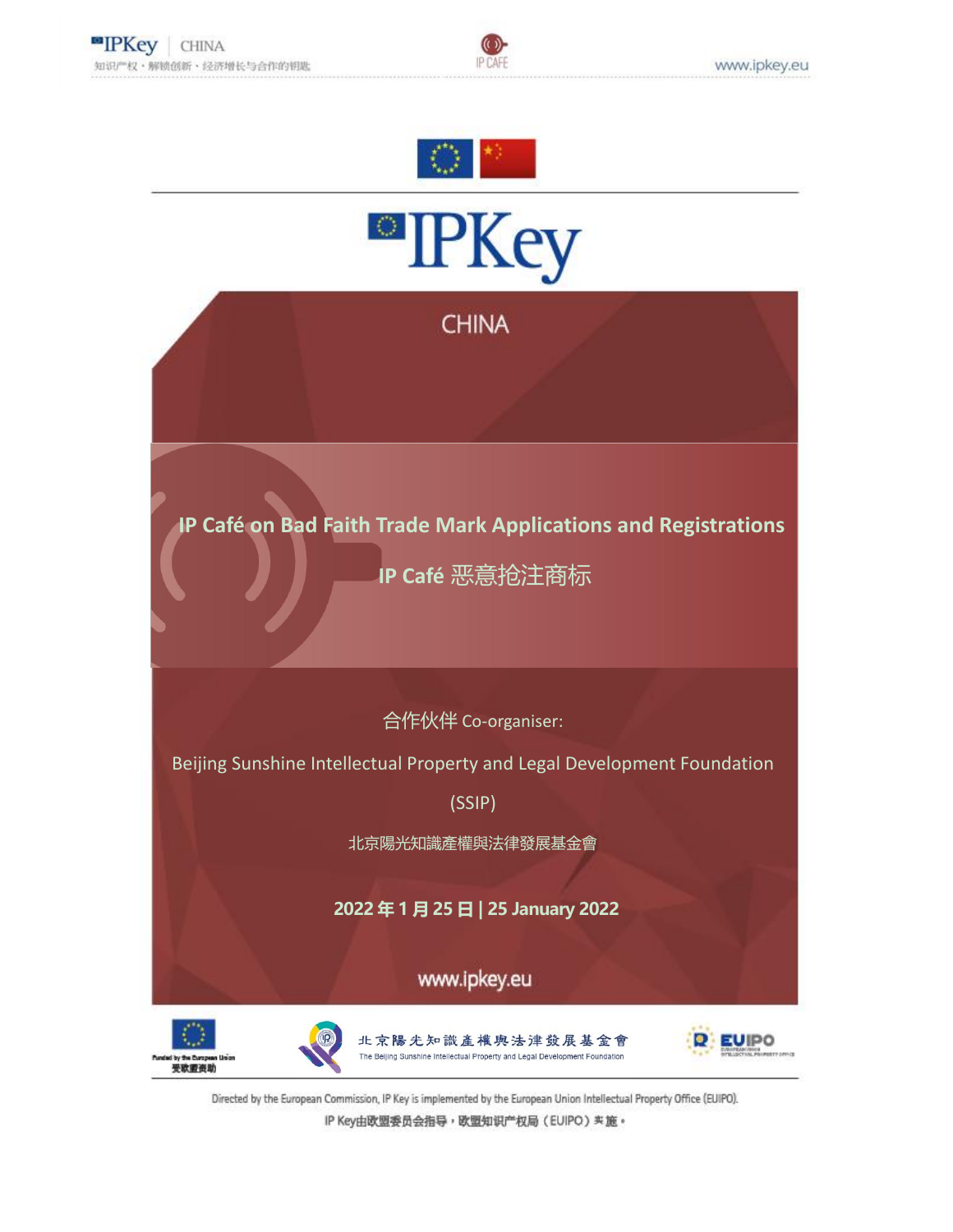## **25 January 2022 (Beijing, Alicante) 2022 年 1 月 25 日 (北京、阿里坎特)**

IP CAFE

| China time zone | <b>Central European</b> | IP Café on Bad Faith Trade Mark Applications and Registrations                             |
|-----------------|-------------------------|--------------------------------------------------------------------------------------------|
| $(GMT+8)$       | time zone $(UTC+1)$     | Zoom link: https://euipo-vitelsa-es.zoom.us/j/62626452763 Passcode: 112391                 |
| 北京时间            | 欧洲中部时间                  |                                                                                            |
| 14:00 - 14:30   | 07:00 -7:30             | Registration and Free Coffee Talk                                                          |
| pm              | am                      | 参会者签到 / 咖啡交谈                                                                               |
| 14:30 - 14:40   | $07:30 - 07:40$         | Moderator: WANG Bo, Awareness and Communication Officer, IP Key China                      |
| pm              | am                      |                                                                                            |
|                 |                         | 主持: 王博 IP Key 中国项目 宣传与沟通官员                                                                 |
|                 |                         |                                                                                            |
|                 |                         | <b>Opening remarks</b>                                                                     |
|                 |                         | 开幕致辞                                                                                       |
|                 |                         |                                                                                            |
|                 |                         | Helene Juramy, Trade / Intellectual Property Officer, Delegation of the                    |
|                 |                         | European Union to China 5 mins                                                             |
|                 |                         | 丘若梅,欧盟驻华代表团贸易处知识产权官员                                                                       |
|                 |                         | LIU Chuntian, Dean of IP School, China Renmin University 5 mins                            |
|                 |                         | 刘春田,中国人民大学知识产权学院院长                                                                         |
| $14:40 - 15:50$ | $07:40 - 08:50$         | Round table 1: Determination of Pre-emptive Registration in Bad Faith in accordance        |
| pm              | am                      | with Laws and Regulations                                                                  |
|                 |                         | 主题研讨 !: 恶意抢注商标的认定和相关法律规制                                                                   |
|                 |                         |                                                                                            |
|                 |                         | Panel Moderator: Benoit Misonne, EUIPO IP Attaché, Delegation of the EU to China           |
|                 |                         | 研讨主持:米默勤 欧盟知识产权局(EUIPO) 派驻欧盟驻华代表团知识产权专员                                                    |
|                 |                         |                                                                                            |
|                 |                         | YAO Huanqing, Secretary General, Beijing Sunshine IP and Law Development<br>$\bullet$      |
|                 |                         | Foundation (SSIP) (10 mins)                                                                |
|                 |                         | 姚欢庆 北京阳光知识产权与法律发展基金会(SSIP) 秘书长                                                             |
|                 |                         | Elliot Papageorgiou, Head of IP Working Group in European Chamber of Commerce<br>$\bullet$ |
|                 |                         | in China (EUCCC) 10 mins                                                                   |
|                 |                         | 潘安略 中国欧盟商会 (EUCCC) 知识产权工作组主席                                                               |
|                 |                         | Paul Ranjard, UNIFAB-Wanhuida 10 mins<br>$\bullet$                                         |
|                 |                         | Paul Ranjard, 法国制造商联合会 (UNIFAB)法律顾问/万慧达律师事务所合伙人                                            |
|                 |                         | ZHANG Xiaojuan, Attorney-at-law, Beijing Longan Law Firm, 10 mins<br>$\bullet$             |
|                 |                         | 张小娟 北京隆安律师事务所 律师                                                                           |
|                 |                         |                                                                                            |
|                 |                         |                                                                                            |
|                 |                         | <b>Round Discussion and Q/A: 30 mins</b><br>$\bullet$                                      |
|                 |                         | 自由讨论及问答: 30 分钟                                                                             |
|                 |                         | (Note: Discussion is open to all the speakers and participants)                            |
|                 |                         | (备注: 该环节对所有发言嘉宾及参会嘉宾开放)                                                                    |
| $15:50 - 16:10$ | $08:50 - 09:10$         | Coffee break                                                                               |
| pm              | am                      | 茶歇                                                                                         |
| $16:10 - 17:20$ | $09:10 - 10:20$         | Round table 2: Burden of Proof Required to Show Bad Faith in Pre-emptive Registration      |
| pm              | am                      | of Trade Mark                                                                              |
|                 |                         | 主题研讨 II: 恶意抢注商标的举证责任                                                                       |
|                 |                         |                                                                                            |
|                 |                         | Panel Moderator: YAO Huanging, Secretary General, Beijing Sunshine IP and Law              |
|                 |                         | Development Foundation                                                                     |
|                 |                         | 研讨主持: 姚欢庆 北京阳光知识产权与法律发展基金会(SSIP) 秘书长                                                       |
|                 |                         |                                                                                            |
|                 |                         | Reinout van Malenstein HFG Law & Intellectual Property 10 mins<br>$\bullet$                |
|                 |                         | Reinout van Malenstein 恒方(HFG)律师事务所合伙人                                                     |